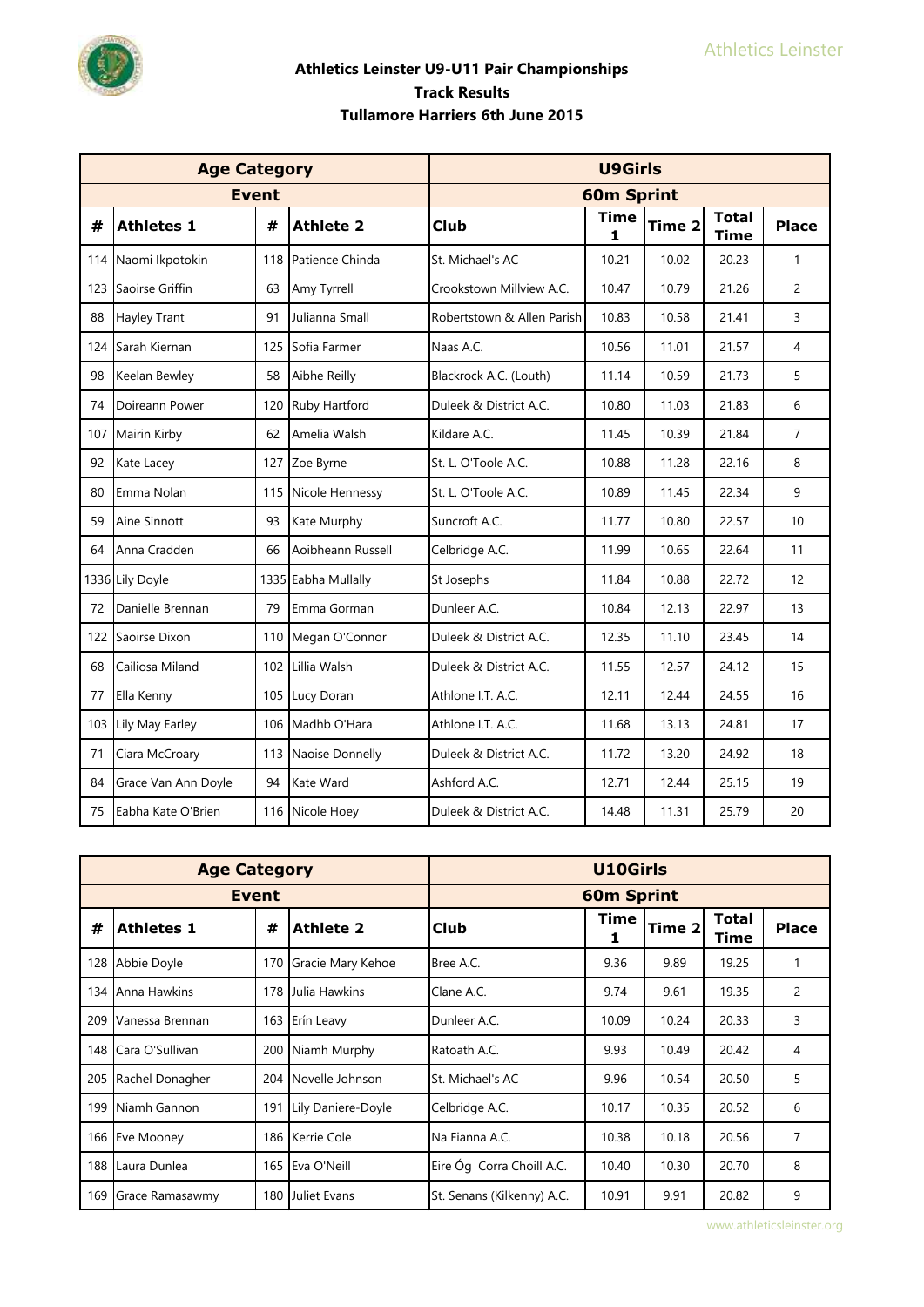

| 142 | Camille Madden      | 140 | Ava Foley           | Greystones & District A.C. | 10.40 | 10.58 | 20.98 | 10 |
|-----|---------------------|-----|---------------------|----------------------------|-------|-------|-------|----|
|     | 192 Lucy Brennan    | 175 | Isibeal Fitzpatrick | St. Peters A.C.            | 10.34 | 10.71 | 21.05 | 11 |
| 155 | <b>Claire Kelly</b> | 167 | Georgia Nolan       | St. Coca's A.C.            | 10.51 | 10.56 | 21.07 | 12 |
| 183 | Katie Mulligan      | 160 | Ellie Smith         | St. Peters A.C.            | 10.24 | 10.83 | 21.07 | 13 |
| 193 | Lucy Sheridan       | 176 | Jamie Seberry       | Dunleer A.C.               | 10.32 | 10.87 | 21.19 | 14 |
| 194 | Madison Gaffney     | 137 | Aoife Rohan         | Duleek & District A.C.     | 11.34 | 9.89  | 21.23 | 15 |
| 164 | Erin Lenihan        | 184 | Kayla McCabe        | Robertstown & Allen Parish | 10.60 | 10.86 | 21.46 | 16 |
| 181 | Kacey Mulvihill     |     | 185 Keeley Sammon   | Athlone I.T. A.C.          | 10.98 | 10.91 | 21.89 | 17 |
| 154 | Ciara Meade         | 147 | Cara Goode          | Ballyfin A.C.              | 11.87 | 10.20 | 22.07 | 18 |
|     | 162 Erin Kyle       | 206 | Rachel Kearns       | Celbridge A.C.             | 11.29 | 11.60 | 22.89 | 19 |
|     | 196 Michelle Flynn  | 141 | Caitlin Dungan      | Athlone I.T. A.C.          | 12.11 | 11.02 | 23.13 | 20 |
| 177 | Jesika Hogan Kehoe  |     | 198 Molly Donohoe   | Sliabh Bhuide Rovers A.C.  | 11.89 | 11.25 | 23.14 | 21 |
| 187 | Kirsty Lauder       | 182 | Kate Wilson         | Kilcoole A.C.              | 11.35 | 11.82 | 23.17 | 22 |
|     | 135 Annie O'Neil    | 156 | Eva Grogan          | Duleek & District A.C.     | 13.41 | 11.87 | 25.28 | 23 |
| 173 | Isabel Ledesma      |     |                     | Ashford AC                 | 10.95 |       |       |    |
| 207 | Rionach Lennon      |     |                     | Na Fianna A.C.             | 11.60 |       |       |    |

|     | <b>Age Category</b>   |     |                   |                             | <b>U11Girls</b>   |                   |                             |                |
|-----|-----------------------|-----|-------------------|-----------------------------|-------------------|-------------------|-----------------------------|----------------|
|     | <b>Event</b>          |     |                   |                             | <b>60m Sprint</b> |                   |                             |                |
| #   | <b>Athletes 1</b>     | #   | <b>Athlete 2</b>  | Club                        | Time<br>1         | Time <sub>2</sub> | <b>Total</b><br><b>Time</b> | <b>Place</b>   |
| 477 | <b>Roisin McManus</b> | 442 | Laura Bolster     | Cushinstown A.C.            | 9.64              | 9.59              | 19.23                       | 1              |
| 410 | Diana Ibe             | 415 | Ella Delahunty    | Kilkenny City Harriers A.C. | 9.49              | 9.79              | 19.28                       | $\overline{2}$ |
|     | 483 Saran Meite       | 488 | Siofra Devine     | Boyne A.C.                  | 9.59              | 9.76              | 19.35                       | 3              |
| 474 | Orlaith Deegan        | 470 | Orla Byrne        | Sliabh Bhuide Rovers A.C.   | 9.74              | 9.64              | 19.38                       | 4              |
| 468 | Nini Olaniyan-Collins | 446 | Laura Madden      | Athlone I.T. A.C.           | 9.70              | 9.78              | 19.48                       | 5              |
| 385 | Aideen Reilly         | 490 | Sophie Dolan      | Dunboyne A.C.               | 9.59              | 10.13             | 19.72                       | 6              |
| 428 | <b>Isabel Roberts</b> | 472 | Orla Kenny        | Kilkenny City Harriers A.C. | 9.82              | 9.95              | 19.77                       | $\overline{7}$ |
|     | 390 Aisling Strafford | 394 | Aobh Forde        | Ratoath A.C.                | 10.04             | 9.75              | 19.79                       | 8              |
|     | 398 Ava Doyle         | 395 | Aoife Byrne       | St. L. O'Toole              | 9.87              | 9.94              | 19.81                       | 9              |
|     | 439 Kiela Moore       | 396 | Aoife Thompson    | Kildare A.C.                | 9.91              | 10.45             | 20.36                       | 10             |
|     | 463 Molly O'Dornan    | 436 | Kate O'Neill      | Castlecomer A.C.            | 10.32             | 10.06             | 20.38                       | 11             |
| 437 | Katie Boyle           | 422 | Grace McGlynn     | Athlone I.T. A.C.           | 9.89              | 10.54             | 20.43                       | 12             |
|     | 431 Judith Bell       | 432 | Julie McLoughlinn | St Peters A.C.              | 10.13             | 10.42             | 20.55                       | 13             |
|     | 391 Alex Bewley       | 495 | Tia Power         | Blackrock A.C. (Louth)      | 10.04             | 10.54             | 20.58                       | 14             |
|     | 496 Emily Cunningham  | 126 | Yemi Onele        | <b>Tullamore Harriers</b>   | 10.03             | 10.77             | 20.80                       | 15             |
|     | 491 Sophie Green      | 440 | Lara Lacey        | Ratoath A.C.                | 10.65             | 10.15             | 20.80                       | 16             |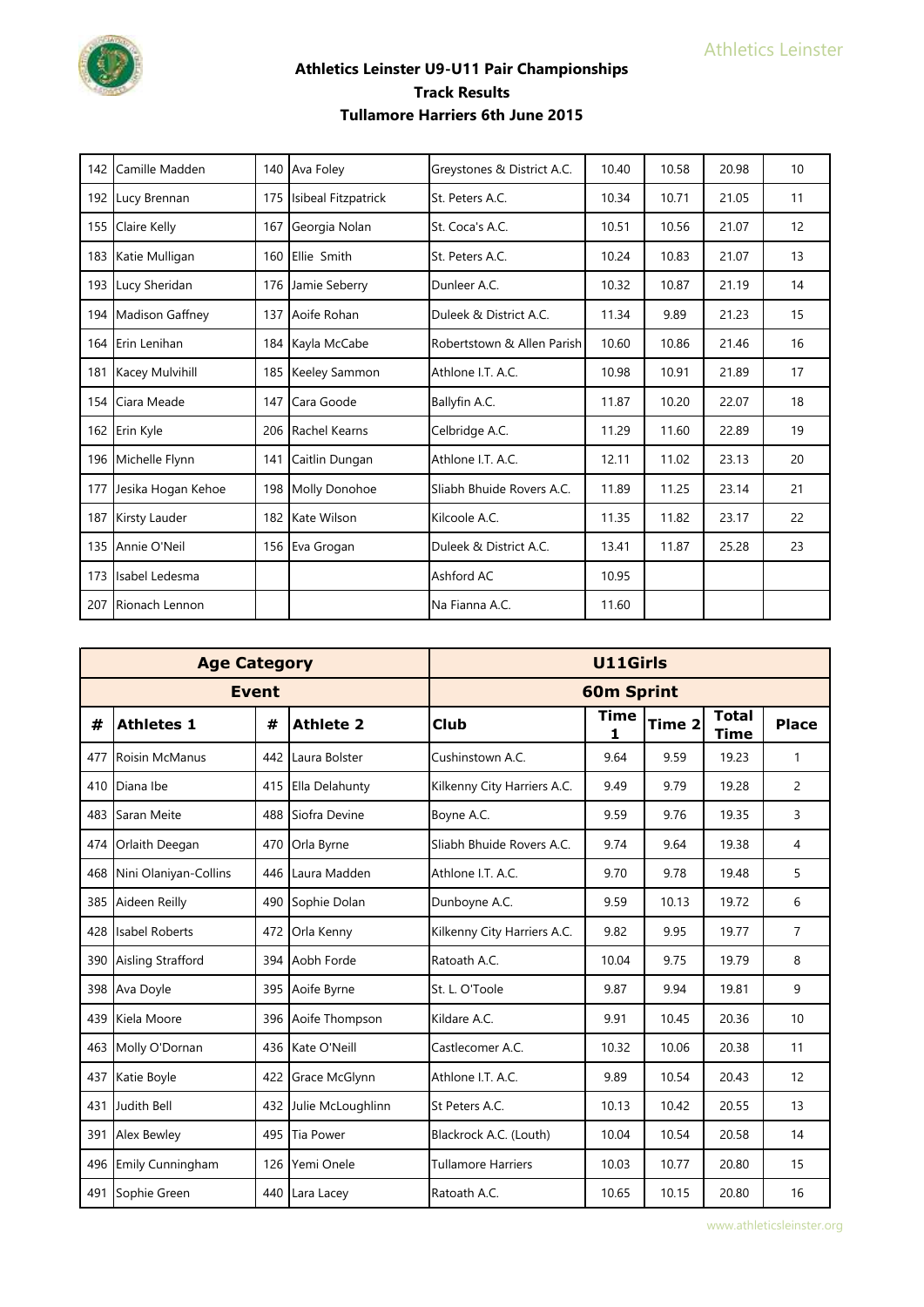

| 389 | Aine Purcell         | 462 | Mia Doyle              | St. Joseph's A.C.          | 10.23 | 10.61 | 20.84 | 17 |
|-----|----------------------|-----|------------------------|----------------------------|-------|-------|-------|----|
|     | 416 Emer Fogarty     | 388 | Aine Mc Auley          | Na Fianna A.C.             | 10.12 | 10.81 | 20.93 | 18 |
| 399 | Ava Geoghegan        | 471 | Orla Flynn             | St. Coca's A.C.            | 11.17 | 9.76  | 20.93 | 19 |
|     | 448 Lauren Crosby    | 482 | Sarah Maxwell          | Duleek & District A.C.     | 10.61 | 10.35 | 20.96 | 20 |
| 481 | Sarah Fitzgerald     | 392 | Alison Corrigan        | Athlone I.T. A.C.          | 10.75 | 10.24 | 20.99 | 21 |
| 401 | Bronagh Doolan       |     | 476 Rachel Foley       | St. Joseph's A.C.          | 10.56 | 10.44 | 21.00 | 22 |
| 424 | <b>Hallie Sands</b>  | 479 | Samantha McCarron      | Ardee & District A.C.      | 10.14 | 10.87 | 21.01 | 23 |
|     | 458 Lucy Jones       | 457 | Lucy Daly              | Greystones & District A.C. | 11.13 | 10    | 21.13 | 24 |
| 456 | Lisa Seerv           | 430 | Jane Hennelly          | Athlone I.T. A.C.          | 10.64 | 10.52 | 21.16 | 25 |
| 411 | Eilish Lauder        | 413 | Ella Conway            | Kilcoole A.C.              | 10.76 | 10.47 | 21.23 | 26 |
|     | 400 Bridin Doyle     | 453 | Lilllah Shaw           | Craanford Harriers A.C.    | 10.36 | 10.88 | 21.24 | 27 |
|     | 475 Poppy Hackett    |     | 435 Kate Connolly      | St. Michael's AC           | 10.68 | 10.99 | 21.67 | 28 |
| 480 | Saoirse Gacquin      | 393 | Amy McGovern           | Athlone I.T. A.C.          | 11.02 | 10.69 | 21.71 | 29 |
|     | 418 Emma Small       | 421 | Leah O'Reilly          | Celbridge A.C.             | 10.79 | 10.94 | 21.73 | 30 |
|     | 433 Justine Dolan    | 420 | <b>Gillian Dempsey</b> | Eire Óg Corra Choill A.C.  | 11.01 | 10.96 | 21.97 | 31 |
| 473 | Orla McDonald        | 441 | Lara Prendergast       | Suncroft A.C.              | 11.12 | 10.94 | 22.06 | 32 |
|     | 438 Kaylan Doyle     | 426 | Holly O'Toole          | St. Joseph's A.C.          | 11.74 | 10.75 | 22.49 | 33 |
| 449 | Lauren Spencer       | 403 | Callie McGannon        | Craanford Harriers A.C.    | 11.08 | 11.50 | 22.58 | 34 |
| 406 | <b>Chloe Dunnion</b> | 450 | Leah Martin            | Duleek & District A.C.     | 11.24 | 11.57 | 22.81 | 35 |
|     | 485 Shauna Kenny     | 447 | Lauren Claffey         | Athlone I.T. A.C.          | 11.39 | 11.48 | 22.87 | 36 |
|     | 484 Serena Gavin     |     |                        | Dunboyne A.C.              | 9.92  |       |       |    |

|     | <b>Age Category</b> |              |                  |                            | U9Girls   |                   |                             |                |
|-----|---------------------|--------------|------------------|----------------------------|-----------|-------------------|-----------------------------|----------------|
|     |                     | <b>Event</b> |                  |                            | 300m      |                   |                             |                |
| #   | <b>Athletes 1</b>   | #            | <b>Athlete 2</b> | <b>Club</b>                | Time<br>1 | Time <sub>2</sub> | <b>Total</b><br><b>Time</b> | <b>Place</b>   |
| 91  | Julianna Small      | 88           | Hayley Trant     | Robertstown & Allen Parish | 00:59.31  | 00:56.80          | 01:56.11                    | 1              |
| 114 | Naomi Ikpotokin     | 118          | Patience Chinda  | St. Michael's AC           | 00:56.26  | 01:03.15          | 01:59.41                    | $\overline{2}$ |
| 82  | Enya Silkena        | 109          | Meabh O'Connor   | Dundalk St. Gerards A.C.   | 01:02.95  | 00:58.77          | 02:01.72                    | 3              |
| 89  | Stephanie Deegan    | 97           | Katie Doyle      | Sliabh Bhuide Rovers A.C.  | 01:07.29  | 00:56.80          | 02:04.09                    | 4              |
| 80  | Emma Nolan          | 115          | Nicole Hennessy  | St. L. O'Toole A.C.        | 00:59.42  | 01:04.81          | 02:04.23                    | 5              |
| 100 | Leah Tyrrell        | 83           | Grace Deane      | Crookstown Millview A.C.   | 00:57.58  | 01:06.96          | 02:04.54                    | 6              |
| 96  | Rachel Donegan      | 101          | Ava Grennan      | <b>Tullamore Harriers</b>  | 00:59.19  | 01:06.38          | 02:05.57                    | 7              |
| 92  | Kate Lacey          | 127          | Zoe Byrne        | St. L. O'Toole A.C.        | 01:03.28  | 01:05.33          | 02:08.61                    | 8              |
| 95  | Katie Doherty       | 90           | Isabel Wallace   | Ratoath A.C.               | 01:00.48  | 01:08.55          | 02:09.03                    | 9              |
| 72  | Danielle Brennan    | 79           | Emma Gorman      | Dunleer A.C.               | 00:57.66  | 01:13.55          | 02:11.21                    | 10             |
| 98  | Keelan Bewley       | 58           | Aibhe Reilly     | Blackrock A.C. (Louth)     | 01:11.00  | 01:04.49          | 02:15.49                    | 11             |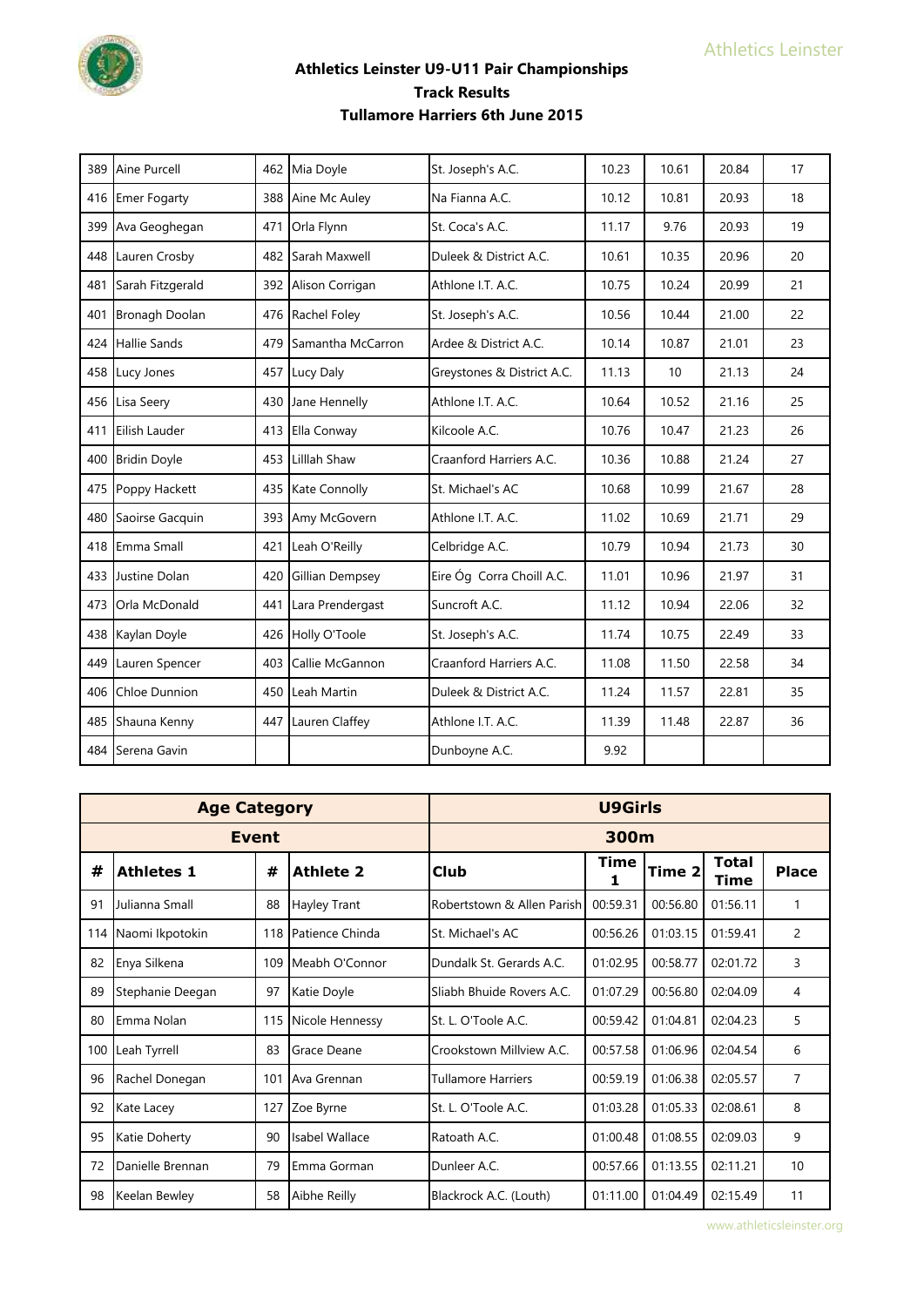

| 76 Eimear Cooney | 67 | Aoife Kane          | <b>Boyne A.C.</b> |                            | 01:10.54   01:06.71   02:17.25 | 12 |
|------------------|----|---------------------|-------------------|----------------------------|--------------------------------|----|
| 106 Madhb O'Hara |    | 103 Lily May Earley | Athlone I.T. A.C. | 01:11.01 01:08.80 02:19.81 |                                | 13 |

|     | <b>Age Category</b>    |              |                          |                            | <b>U10Girls</b>  |                   |                             |                |
|-----|------------------------|--------------|--------------------------|----------------------------|------------------|-------------------|-----------------------------|----------------|
|     |                        | <b>Event</b> |                          |                            | <b>500m</b>      |                   |                             |                |
| #   | <b>Athletes 1</b>      | #            | <b>Athlete 2</b>         | <b>Club</b>                | <b>Time</b><br>1 | Time <sub>2</sub> | <b>Total</b><br><b>Time</b> | <b>Place</b>   |
| 193 | Lucy Sheridan          | 163          | Erín Leavy               | Dunleer A.C.               | 01:44.80         | 01:33.56          | 03:18.36                    | 1              |
|     | 180 Juliet Evans       | 145          | Caoimhe Phelan           | St. Senans (Kilkenny) A.C. | 01:42.21         | 01:41.91          | 03:24.12                    | $\overline{c}$ |
| 152 | Ciara Coroner          | 144          | Caoimhe Fitzsimons       | Ratoath A.C.               | 01:52.58         | 01:43.80          | 03:36.38                    | 3              |
| 132 | <b>Allison Dempsey</b> | 188          | Laura Dunlea             | Eire Óg Corra Choill A.C.  | 01:55.35         | 01:41.35          | 03:36.70                    | 4              |
| 203 | Orlaith Marie Daly     | 151          | Chloe McCarragher        | Glenmore A.C.              | 01:48.49         | 01:50.03          | 03:38.52                    | 5              |
|     | 1337 Mairead Mullally  |              | 1338 Grace Glennon       | St Josephs                 | 01:54.80         | 01:44.50          | 03:39.30                    | 6              |
| 108 | Aoibhin McDonagh       | 112          | Aine Byrne               | <b>Tullamore Harriers</b>  | 02:01.14         | 01:41.35          | 03:42.49                    | $\overline{7}$ |
| 174 | Isabella Gogan         | 159          | Ellen Gough              | Cushinstown A.C.           | 01:48.88         | 01:55.59          | 03:44.47                    | 8              |
| 189 | Lauren Fewer           | 153          | Ciara Flanagan           | Ratoath A.C.               | 01:46.58         | 01:59.16          | 03:45.74                    | 9              |
| 167 | Georgia Nolan          | 138          | Aoishe Gormley           | St. Coca's A.C.            | 02:02.64         | 01:51.64          | 03:54.28                    | 10             |
| 146 | Caoimhe Quirke         | 158          | Ella Murphy              | Suncroft A.C.              | 01:59.47         | 01:55.59          | 03:55.06                    | 11             |
| 187 | Kirsty Lauder          | 182          | Kate Wilson              | Kilcoole A.C.              | 02:01.06         | 01:57.90          | 03:58.96                    | 12             |
| 201 | Orla Fee               | 150          | <b>Chantelle Heatley</b> | Roundwood & District A.C.  | 02:02.34         | 01:58.82          | 04:01.16                    | 13             |
| 208 | Sadbh Crean            | 171          | Grainne English          | Adamstown A.C.             | 02:07.83         | 01:57.21          | 04:05.04                    | 14             |
| 137 | Aoife Rohan            | 194          | Madison Gaffney          | Duleek & District A.C.     | 02:09.62         | 02:07.83          | 04:17.45                    | 15             |
| 129 | Adeena McHugh          | 141          | Caitlin Dungan           | Athlone I.T. A.C.          | 02:12.54         | 02:11.14          | 04:23.68                    | 16             |
| 147 | Cara Goode             |              |                          | Ballyfin A.C.              | 01:41.35         |                   |                             |                |
| G   | Ella Mc Loughlin       |              |                          | Boyne AC                   | 01.51.02         |                   |                             |                |

|     | <b>Age Category</b> |     |                  |                           | <b>U11Girls</b> |          |                      |                |
|-----|---------------------|-----|------------------|---------------------------|-----------------|----------|----------------------|----------------|
|     | <b>Event</b>        |     |                  |                           | 600m            |          |                      |                |
| #   | <b>Athletes 1</b>   | #   | <b>Athlete 2</b> | Club                      | <b>Time</b>     | Time 2   | <b>Total</b><br>Time | <b>Place</b>   |
| 444 | Laura Kelly (1)     | 492 | Sophie Quinn     | Ratoath A.C.              | 02:00.42        | 01:50.49 | 03:50.91             |                |
| 490 | Sophie Dolan        | 385 | Aideen Reilly    | Dunboyne A.C.             | 01:59.55        | 01:59.76 | 03:59.31             | $\overline{2}$ |
| 398 | Ava Doyle           | 395 | Aoife Byrne      | St. L. O'Toole            | 02:05.88        | 01:58.56 | 04:04.44             | 3              |
| 432 | Julie McLoughlinn   |     | 464 Niamh Brady  | St Peters A.C.            | 02:13.04        | 01:57.57 | 04:10.61             | 4              |
|     | 474 Orlaith Deegan  | 470 | Orla Byrne       | Sliabh Bhuide Rovers A.C. | 02:00.40        | 02:11.04 | 04:11.44             | 5              |
| 493 | Tara Fenlon         | 460 | Maria O'Keeffe   | Thomastown A.C.           | 02:07.87        | 02:03.87 | 04:11.74             | 6              |
| 487 | Sinead O'Reilly     |     | 386 Ailbhe White | Menapians A.C.            | 02:07.24        | 02:07.64 | 04:14.88             | 7              |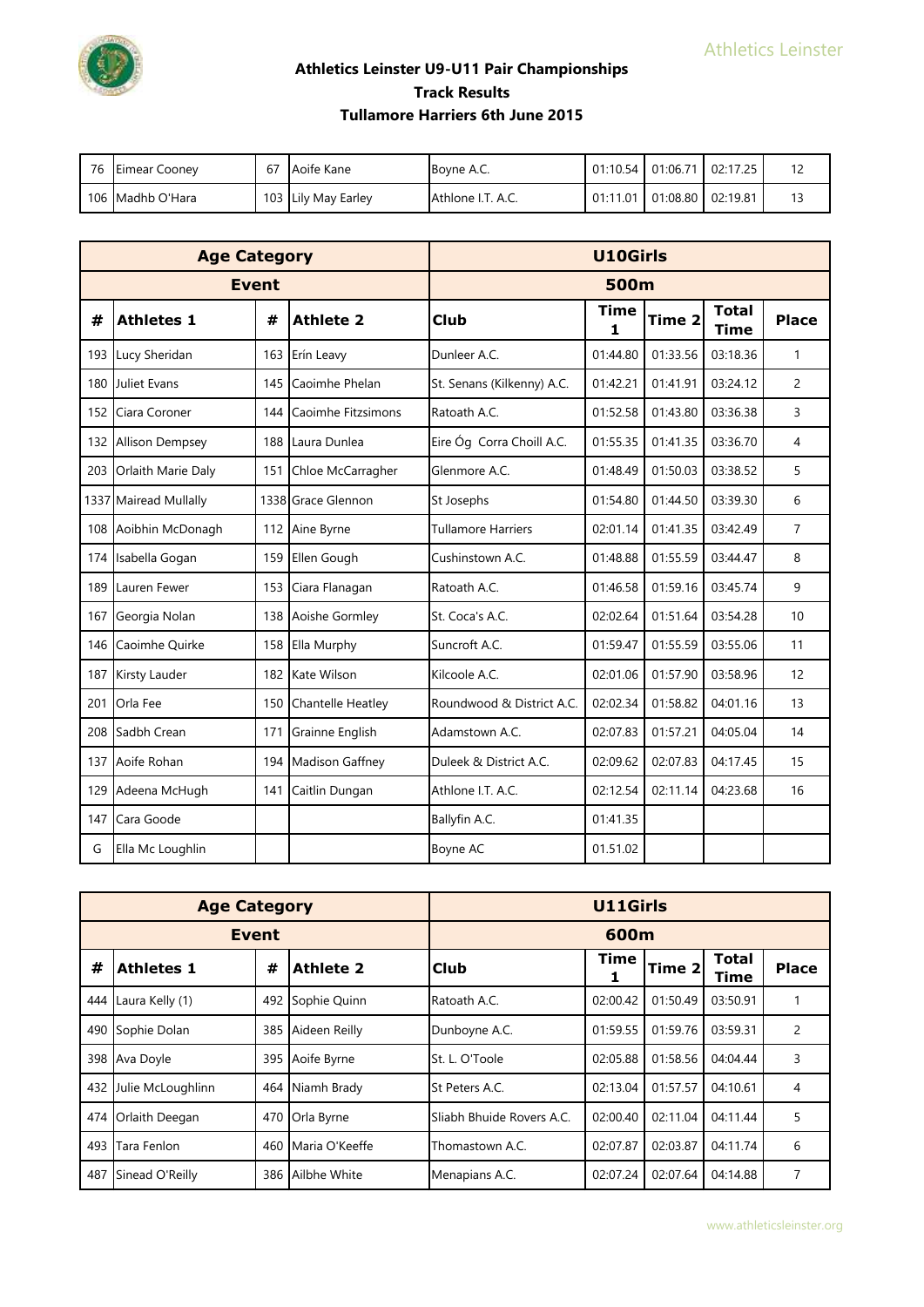

| 408 | Ciara O'Brien            | 391 | <b>Alex Bewley</b>     | Blackrock A.C. (Louth)    | 02:14.50 | 02:06.52 | 04:21.02 | 8  |
|-----|--------------------------|-----|------------------------|---------------------------|----------|----------|----------|----|
| 451 | Leona Berry              | 427 | Isabel Bawden          | United Striders A.C.      | 02:04.00 | 02:19.94 | 04:23.94 | 9  |
| 429 | Isobel English           | 465 | Niamh English          | Adamstown A.C.            | 02:13.83 | 02:11.80 | 04:25.63 | 10 |
| 489 | <b>Samantha McCarron</b> | 424 | <b>Hallie Sands</b>    | Ardee & District A.C.     | 02:25.44 | 02:02.33 | 04:27.77 | 11 |
| 387 | Aimee Byrne              | 404 | Charlotte Pelz-Olufade | Roundwood & District A.C. | 02:22.17 | 02:06.71 | 04:28.88 | 12 |
| 475 | Poppy Hackett            | 435 | Kate Connolly          | St. Michael's AC          | 02:11.66 | 02:17.89 | 04:29.55 | 13 |
| 421 | Leah O'Reilly            | 417 | <b>Emily Quigley</b>   | Celbridge A.C.            | 02:19.37 | 02:11.10 | 04:30.47 | 14 |
|     | 1331 Ella Cusack         |     | 1320 Maria Connolly    | Gowran                    | 02:11.54 | 02:18.94 | 04:30.48 | 15 |
|     | 397 Ava Brady            | 455 | Lisa Conlon            | Glenmore A.C.             | 02:13.80 | 02:17.31 | 04:31.11 | 16 |
| 446 | Laura Madden             | 392 | Alison Corrigan        | Athlone                   | 02:21.00 | 02:11.63 | 04:32.63 | 17 |
| 496 | <b>Emily Cunningham</b>  | 497 | Sinead Hi Ceilleachair | <b>Tullamore Harriers</b> | 02:09.27 | 02:28.59 | 04:37.86 | 18 |
| 443 | Laura Gavin              |     |                        | Dunboyne A.C.             | 02.08.32 |          |          |    |
| G   | Eimear Doyle             |     |                        | Boyne AC                  | 02.10.77 |          |          |    |

|    | <b>Age Category</b>       |    |                      |                            | <b>U9Boys</b>     |        |                             |                |
|----|---------------------------|----|----------------------|----------------------------|-------------------|--------|-----------------------------|----------------|
|    | <b>Event</b>              |    |                      |                            | <b>60m Sprint</b> |        |                             |                |
| #  | <b>Athletes 1</b>         | #  | <b>Athlete 2</b>     | Club                       | <b>Time</b><br>1  | Time 2 | <b>Total</b><br><b>Time</b> | <b>Place</b>   |
| 19 | Feilim Dikcius            | 20 | <b>Finn Dowling</b>  | St. Coca's A.C.            | 9.66              | 10.38  | 20.04                       | 1              |
|    | 101 Liam O'Dwyer          | 60 | Albi Vettichara      | Gowran                     | 9.88              | 10.16  | 20.04                       | $\overline{c}$ |
| 12 | Conor Liston              | 15 | Criostar Ormsby      | <b>Mullingar Harriers</b>  | 9.73              | 10.37  | 20.10                       | 3              |
| 54 | Theo Hanlon               | 46 | <b>Robert Cahill</b> | Suncroft A.C.              | 10.24             | 10.54  | 20.78                       | 4              |
| 21 | Fionn Heffernan           | 9  | Charlie O'Connor     | Ratoath                    | 10.47             | 10.33  | 20.80                       | 5              |
| 51 | Ryan O'Suilleabháin       | 10 | Christian O'Brien    | Athlone I.T. A.C.          | 10.17             | 10.93  | 21.10                       | 6              |
| 35 | <b>Michael Kent</b>       | 30 | Kevin O'Mahony       | D.M.P. A.C.                | 11.22             | 10.09  | 21.31                       | $\overline{7}$ |
| 7  | Caelan O'Callaghan albiat | 22 | Frankie Crossingham  | Kilcoole A.C.              | 10.74             | 10.79  | 21.53                       | 8              |
| 28 | Jack O'Shea               | 56 | <b>Watt Crean</b>    | Adamstown A.C.             | 10.46             | 11.17  | 21.63                       | 9              |
| 55 | Tom Kilmartin             | 44 | <b>Patrick Clear</b> | Naas A.C.                  | 11.03             | 10.93  | 21.96                       | 10             |
| 17 | Daragh Peters             | 18 | Donnacha Mallon      | Boyne A.C.                 | 11.22             | 10.77  | 21.99                       | 11             |
| 25 | Harry Morrissey           | 27 | <b>Isaac Carew</b>   | St. Senans (Kilkenny) A.C. | 11.59             | 10.77  | 22.36                       | 12             |
| 34 | Matthew Dunlea            | 36 | Morgan Dunne         | Eire Óg Corra Choill A.C.  | 11.25             | 12.41  | 23.66                       | 13             |
| 26 | Hughie Doyle              | 11 | Cian Pinnegar        | Craanford Harriers A.C.    | 11.63             | 12.41  | 24.04                       | 14             |
| 38 | Noah Mahon                | 3  | Artem Kelly          | Ashford A.C.               | 12.58             | 11.97  | 24.55                       | 15             |
| 43 | Owen Savage               |    |                      | Ashford A.C.               | 11.23             | 0.00   | 11.23                       | 16             |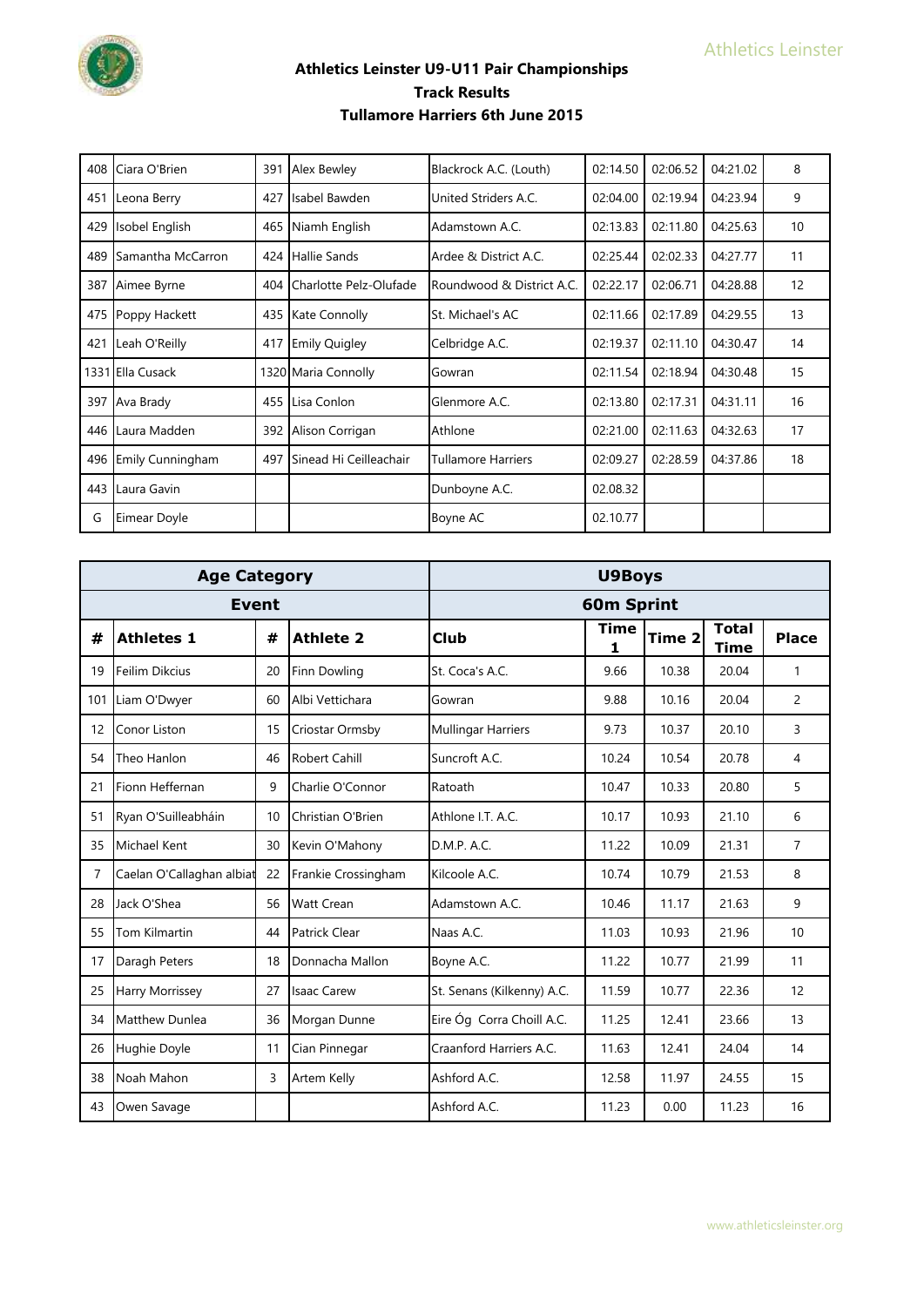

|     | <b>Age Category</b>  |              |                        |                            | U10Boys           |        |                             |                |
|-----|----------------------|--------------|------------------------|----------------------------|-------------------|--------|-----------------------------|----------------|
|     |                      | <b>Event</b> |                        |                            | <b>60m Sprint</b> |        |                             |                |
| #   | <b>Athletes 1</b>    | #            | <b>Athlete 2</b>       | Club                       | <b>Time</b><br>1  | Time 2 | <b>Total</b><br><b>Time</b> | <b>Place</b>   |
| 261 | Killian Ekhator      | 218          | <b>Alex Devine</b>     | Boyne A.C.                 | 9.47              | 9.65   | 19.12                       | 1              |
| 282 | Sam Kelly            | 288          | Vuyo Mosea             | Celbridge A.C.             | 9.46              | 10.00  | 19.46                       | $\overline{c}$ |
| 281 | <b>Rory McNally</b>  | 236          | Daniel Quirk           | Greystones & District A.C. | 9.97              | 9.88   | 19.85                       | 3              |
| 241 | Dillon Mc Grath      | 217          | Aidan Ryan             | St. L. O'Toole A.C.        | 10.46             | 9.80   | 20.26                       | 4              |
| 225 | Callum Costello      | 278          | Philip McCartan        | Mullingar Harriers A.C.    | 9.95              | 10.45  | 20.40                       | 5              |
| 271 | Matthew Fitzpatrick  | 242          | Donal Quinn            | Dunleer A.C.               | 10.15             | 10.35  | 20.50                       | 6              |
| 256 | Jonathan Adedeji     | 240          | Declan Osagie          | Edenderry A.C.             | 10.67             | 9.85   | 20.52                       | $\overline{7}$ |
| 266 | Luke Faherty         | 268          | Maithieu Kieffer       | Dunboyne A.C.              | 10.34             | 10.25  | 20.59                       | 8              |
| 245 | Fionn Hayes          | 249          | Hugh Nidhomhnaill      | Le Cheile A.C.             | 10.38             | 10.26  | 20.64                       | 9              |
| 215 | Adam Millea          | 280          | Ronan Cribbin          | Clane A.C.                 | 10.10             | 10.55  | 20.65                       | 10             |
| 255 | Joe Murphy           | 273          | <b>Neil Ouinn</b>      | Ardee & District A.C.      | 10.23             | 10.62  | 20.85                       | 11             |
| 275 | Oscar Durston        | 259          | Joshua Bishop          | Ashford A.C.               | 10.55             | 10.34  | 20.89                       | 12             |
| 87  | Cillian Bourke       | 498          | Jack Larkin            | <b>Tullamore Harriers</b>  | 10.36             | 10.55  | 20.91                       | 13             |
| 224 | Caimin Dolan         | 260          | Kealan Connell         | Athlone I.T. A.C.          | 10.93             | 10.14  | 21.07                       | 14             |
| 223 | <b>Brian Mc Caul</b> | 251          | Jack Macklin           | Ashford A.C.               | 10.59             | 10.50  | 21.09                       | 15             |
| 221 | <b>Ben Wallis</b>    | 286          | <b>Shane Morrissey</b> | St. Senans (Kilkenny) A.C. | 10.64             | 10.61  | 21.25                       | 16             |
| 264 | Liam Houlihan        | 265          | Liam Kelly             | Kildare A.C.               | 11.00             | 10.67  | 21.67                       | 17             |
| 253 | Jake Meehan          | 270          | Mark Reilly            | Duleek & District A.C.     | 10.56             | 11.15  | 21.71                       | 18             |
| 250 | Jack Daly            | 287          | Tom McKenna            | Roundwood & District A.C.  | 10.96             | 10.78  | 21.74                       | 19             |
| 252 | Jack McCarron        | 238          | Darragh Osborn         | Ardee & District A.C.      | 11.24             | 11.00  | 22.24                       | 20             |
| 267 | Luke O'Connor        | 222          | <b>Brendan Moloney</b> | Celbridge A.C.             | 10.78             | 11.76  | 22.54                       | 21             |
| 244 | Eoin Briody          | 269          | Mark Doherty           | East Westmeath A.C.        | 11.75             | 10.96  | 22.71                       | 22             |

|              | <b>Age Category</b> |     | U11Boys                |                             |             |        |                      |                |  |
|--------------|---------------------|-----|------------------------|-----------------------------|-------------|--------|----------------------|----------------|--|
| <b>Event</b> |                     |     |                        | <b>60m Sprint</b>           |             |        |                      |                |  |
| #            | <b>Athletes 1</b>   | #   | <b>Athlete 2</b>       | Club                        | <b>Time</b> | Time 2 | <b>Total</b><br>Time | <b>Place</b>   |  |
|              | 374 Shane Doran     | 373 | Sean Rowley            | Bree A.C.                   | 9.14        | 8.86   | 18.00                |                |  |
| 360          | Padraic Spillane    | 349 | <b>Matthew Farrell</b> | St. L. O'Toole A.C.         | 9.47        | 9.36   | 18.83                | $\overline{2}$ |  |
|              | 292 Aidan Kehoe     | 358 | Ola Amoo               | Suncroft A.C.               | 9.41        | 9.48   | 18.89                | 3              |  |
|              | 363 Pierce Dunne    | 335 | Jack Smith             | Dunshaughlin A.C.           | 9.45        | 9.58   | 19.03                | 4              |  |
|              | 354 Ned Langton     | 380 | Thomas Green           | Kilkenny City Harriers A.C. | 9.63        | 9.55   | 19.18                | 5              |  |
| 348          | Malachy Cathcart    | 381 | Tim Ivors              | Craanford Harriers A.C.     | 9.65        | 9.69   | 19.34                | 6              |  |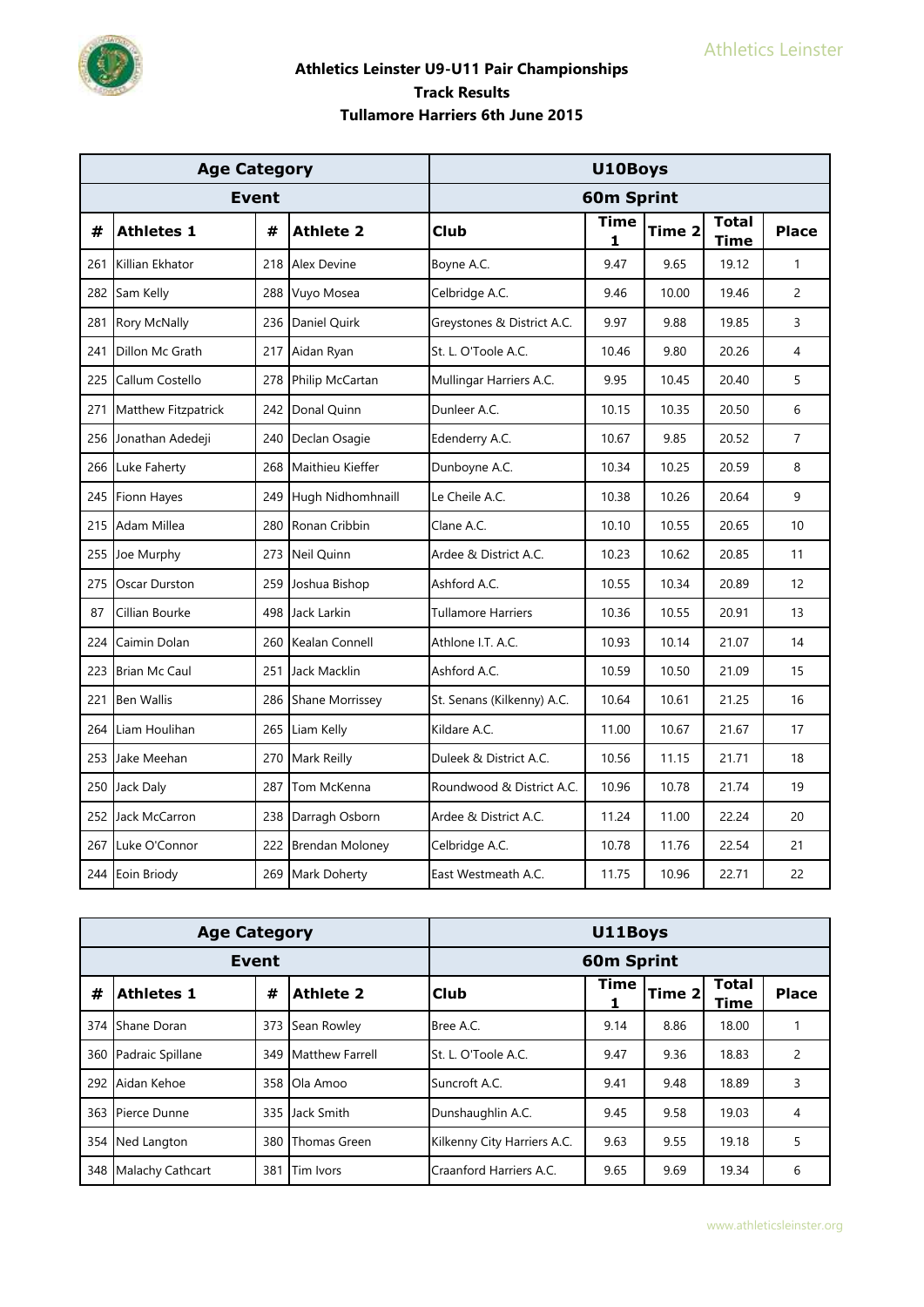

| 306 | Charlie Carberry           | 313 | Daire Finn              | Cushinstown A.C.           | 9.70  | 9.64  | 19.34 | $\overline{7}$ |
|-----|----------------------------|-----|-------------------------|----------------------------|-------|-------|-------|----------------|
| 361 | Paudie Farrell             | 366 | <b>Rory Allen</b>       | Edenderry A.C.             | 9.24  | 10.18 | 19.42 | 8              |
|     | 315 Daniel Smal            | 316 | Dara Cosgrave           | Robertstown & Allen Parish | 9.87  | 9.59  | 19.46 | 9              |
| 383 | Zachary Nolan              | 301 | Ben Smyth               | St. L. O'Toole A.C.        | 9.22  | 10.4  | 19.62 | 10             |
| 323 | Eoin Campbell              | 337 | Jamie Carroll           | Athlone I.T. A.C.          | 9.71  | 10.02 | 19.73 | 11             |
|     | 343 Karlis Kaugars         | 350 | Matthew McEntee         | Dunleer A.C.               | 9.92  | 10.01 | 19.93 | 12             |
|     | 340 John Ikpotokin         | 334 | Owen Slattery           | St. Michael's AC           | 8.56  | 11.45 | 20.01 | 13             |
| 362 | Peadar Dolan               | 379 | Thanh McCay             | Athlone I.T. A.C.          | 10.58 | 9.86  | 20.44 | 14             |
|     | 516 Even farrelly          | 517 | Peter Charles           | <b>Tullamore Harriers</b>  | 9.64  | 10.85 | 20.49 | 15             |
|     | 368 Ross Killalea          | 377 | Tadhg Sheridan          | <b>Mullingar Harriers</b>  | 9.94  | 10.6  | 20.54 | 16             |
| 307 | <b>Chase Scully</b>        | 322 | <b>Edward Nicholson</b> | Greystones & District A.C. | 10.93 | 9.71  | 20.64 | 17             |
| 289 | Aaron Foley                | 367 | <b>Ross Harris</b>      | Oughaval A.C.              | 10.61 | 10.05 | 20.66 | 18             |
| 312 | Cosmo Hewlitt              | 328 | Finnbar Kelly           | United Striders A.C.       | 10.34 | 10.54 | 20.88 | 19             |
|     | 294 Aidan Kehoe            | 295 | Aidan Lawlor            | St. Joseph's A.C.          | 10.55 | 10.47 | 21.02 | 20             |
| 364 | <b>Robert Dempsey</b>      | 309 | Ciaran Shannon          | Eire Óg Corra Choill A.C.  | 9.61  | 11.64 | 21.25 | 21             |
| 310 | Conan Lennon               | 308 | Ciaran Murray           | Na Fianna A.C.             | 9.72  | 11.58 | 21.30 | 22             |
| 341 | Karl Drummond              | 327 | <b>Finn Harris</b>      | Ashford A.C.               | 11.76 | 10.53 | 22.29 | 23             |
| 382 | Tom Coyle                  | 300 | <b>Ben Higgins</b>      | Celbridge A.C.             | 11.10 | 12.58 | 23.68 | 24             |
| 351 | Matthew O'Callaghanalbiati |     |                         | Kilcoole A.C.              | 10.04 |       |       |                |
|     | 293 Adam Vaughan           |     |                         | Dunboyne A.C.              | 10.35 |       |       |                |

| <b>Age Category</b> |                           |    |                     | <b>U9Boys</b>             |           |          |                      |                |  |
|---------------------|---------------------------|----|---------------------|---------------------------|-----------|----------|----------------------|----------------|--|
|                     | <b>Event</b>              |    |                     | 300m                      |           |          |                      |                |  |
| #                   | <b>Athletes 1</b>         | #  | <b>Athlete 2</b>    | <b>Club</b>               | Time<br>1 | Time 2   | Total<br><b>Time</b> | <b>Place</b>   |  |
| 12                  | Conor Liston              | 15 | Criostar Ormsby     | <b>Mullingar Harriers</b> | 00:52.39  | 00:56.04 | 01:48.43             | 1              |  |
| 20                  | Finn Dowling              | 48 | Robert Lynch        | St. Coca's A.C.           | 00:57.07  | 00:55.66 | 01:52.73             | $\overline{2}$ |  |
| 21                  | Fionn Heffernan           | 29 | James Kelly         | Ratoath                   | 00:57.63  | 00:55.37 | 01:53.00             | 3              |  |
| 101                 | Liam O'Dwyer              | 60 | Albi Vettichara     | Gowran                    | 00:56.21  | 00:57.19 | 01:53.40             | $\overline{4}$ |  |
| 7                   | Caelan O'Callaghan albiat | 22 | Frankie Crossingham | Kilcoole A.C.             | 00:59.20  | 00:57.84 | 01:57.04             | 5              |  |
| 28                  | Jack O'Shea               | 50 | Ross English        | Adamstown A.C.            | 00:59.96  | 00:57.12 | 01:57.08             | 6              |  |
| 31                  | Kyle Mahon                | 51 | Ryan O'Suilleabháin | Athlone I.T. A.C.         | 01:06.38  | 00:55.62 | 02:02.00             | $\overline{7}$ |  |
| 30                  | Kevin O'Mahony            | 35 | <b>Michael Kent</b> | D.M.P. A.C.               | 00:54.88  | 01:10.03 | 02:04.91             | 8              |  |
| 45                  | <b>Rian Shefflin</b>      | 39 | Oisin Farrell       | Thomastown A.C.           | 01:03.02  | 01:02.70 | 02:05.72             | 9              |  |
| 14                  | Cormac Deegan             | 13 | Conor McCaul        | Oughaval A.C.             | 01:05.15  | 01:03.54 | 02:08.69             | 10             |  |
| 34                  | Matthew Dunlea            | 36 | Morgan Dunne        | Eire Óg Corra Choill A.C. | 01:02.08  | 01:07.72 | 02:09.80             | 11             |  |
| 40                  | Oisin May                 | 23 | Gavin O'Reilly      | Celbridge A.C.            | 01:59.24  | 00:59.24 | 02:58.48             | 12             |  |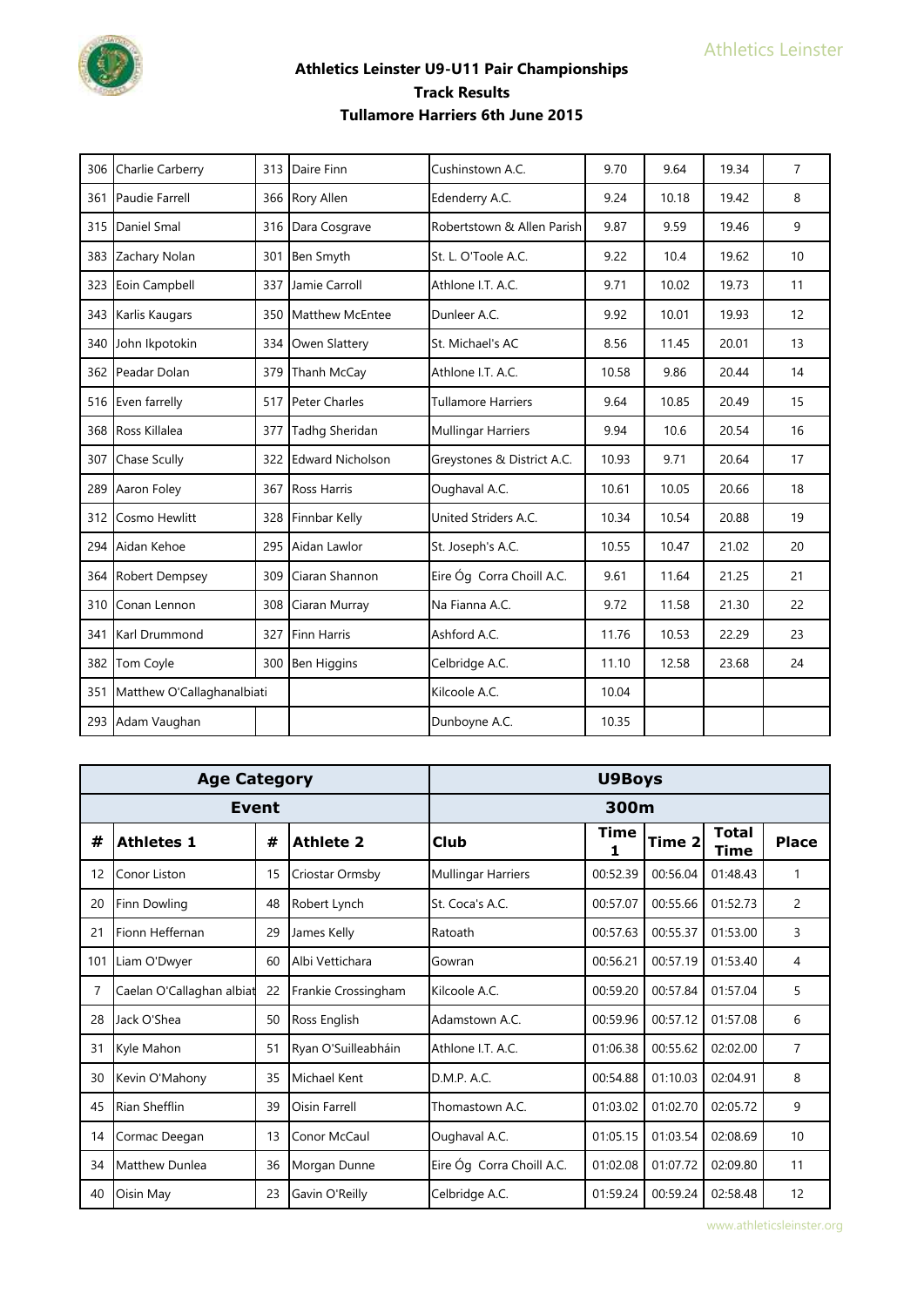

|     | <b>Age Category</b>  |              | U10Boys                |                             |           |          |                             |                |  |
|-----|----------------------|--------------|------------------------|-----------------------------|-----------|----------|-----------------------------|----------------|--|
|     |                      | <b>Event</b> |                        | 500m                        |           |          |                             |                |  |
| #   | <b>Athletes 1</b>    | #            | <b>Athlete 2</b>       | <b>Club</b>                 | Time<br>1 | Time 2   | <b>Total</b><br><b>Time</b> | <b>Place</b>   |  |
| 278 | Philip McCartan      | 225          | Callum Costello        | Mullingar Harriers A.C.     | 01:39.78  | 01:38.54 | 03:18.32                    | 1              |  |
| 234 | Dáire McNickle       | 284          | Sean Walsh             | St. Coca's A.C.             | 01:38.72  | 01:42.29 | 03:21.01                    | $\overline{2}$ |  |
| 276 | Paddy Price          | 219          | Amitesh Bala           | Boyne A.C.                  | 01:39.63  | 01:42.45 | 03:22.08                    | 3              |  |
|     | 245 Fionn Hayes      | 249          | Hugh Nidhomhnaill      | Le Cheile A.C.              | 01:44.66  | 01:40.48 | 03:25.14                    | 4              |  |
| 228 | Ciaran McCormack     | 266          | Luke Faherty           | Dunboyne A.C.               | 01:41.53  | 01:44.83 | 03:26.36                    | 5              |  |
| 221 | <b>Ben Wallis</b>    | 286          | <b>Shane Morrissey</b> | St. Senans (Kilkenny) A.C.  | 01:39.36  | 01:48.00 | 03:27.36                    | 6              |  |
| 265 | Liam Kelly           | 264          | Liam Houlihan          | Kildare A.C.                | 01:41.64  | 01:45.81 | 03:27.45                    | $\overline{7}$ |  |
| 231 | Conn Mernagh         | 279          | <b>Robert Stirling</b> | St. Pauls (Wexford) A.C.    | 01:39.69  | 01:49.27 | 03:28.96                    | 8              |  |
| 271 | Matthew Fitzpatrick  | 242          | Donal Quinn            | Dunleer A.C.                | 01:39.91  | 01:51.40 | 03:31.31                    | 9              |  |
|     | 285 Sean Young       | 243          | <b>Edmund Lauhoff</b>  | Kilkenny City Harriers A.C. | 01:45.62  | 01:47.99 | 03:33.61                    | 10             |  |
| 87  | Cillian Bourke       | 498          | Jack Larkin            | <b>Tullamore Harriers</b>   | 01:47.87  | 01:49.67 | 03:37.54                    | 11             |  |
| 211 | Cian Farrell         | 212          | Colm Treacy            | Thomastown A.C.             | 01:41.44  | 01:57.11 | 03:38.55                    | 12             |  |
| 288 | Vuyo Mosea           | 220          | Ben O'Reilly           | Celbridge A.C.              | 01:51.53  | 01:53.06 | 03:44.59                    | 13             |  |
| 229 | Cillian Tallon       | 246          | Gearoid Tyrell         | Edenderry A.C.              | 01:47.44  | 02:00.53 | 03:47.97                    | 14             |  |
|     | 244 Eoin Briody      | 269          | Mark Doherty           | East Westmeath A.C.         | 02:01.23  | 01:50.70 | 03:51.93                    | 15             |  |
| 260 | Kealan Connell       |              |                        | Athlone I.T. A.C.           | 01:40.77  |          |                             |                |  |
|     | 268 Maithieu Kieffer |              |                        | Dunboyne A.C.               | 01:44.72  |          |                             |                |  |

|     | <b>Age Category</b>  |     | U11Boys                |                             |          |          |                      |                |
|-----|----------------------|-----|------------------------|-----------------------------|----------|----------|----------------------|----------------|
|     | Event                |     | 600m                   |                             |          |          |                      |                |
| #   | <b>Athletes 1</b>    | #   | <b>Athlete 2</b>       | <b>Club</b>                 | Time     | Time 2   | <b>Total</b><br>Time | <b>Place</b>   |
| 324 | Eoin Lawlor          | 298 | Ardin Magee            | Naas A.C.                   | 01:51.02 | 01:59.09 | 03:50.11             | 1              |
| 360 | Padraic Spillane     | 349 | <b>Matthew Farrell</b> | St. L. O'Toole A.C.         | 01:52.72 | 01:57.81 | 03:50.53             | 2              |
| 354 | Ned Langton          | 330 | Harry Boyle            | Kilkenny City Harriers A.C. | 01:58.23 | 02:02.34 | 04:00.57             | 3              |
| 305 | Caolán Costello      | 353 | <b>Myles Hewlitt</b>   | United Striders A.C.        | 02:04.27 | 01:56.42 | 04:00.69             | 4              |
| 371 | Sean Allen           |     | 1334 Dean Murtagh      | St. Peters A.C.             | 01:55.16 | 02:06.39 | 04:01.55             | 5              |
| 350 | Matthew McEntee      | 357 | Oisín Cheshire         | Dunleer A.C.                | 02:00.47 | 02:06.26 | 04:06.73             | 6              |
| 368 | <b>Ross Killalea</b> | 377 | Tadhg Sheridan         | <b>Mullingar Harriers</b>   | 02:02.43 | 02:05.05 | 04:07.48             | $\overline{7}$ |
| 304 | Calum Regan          | 320 | David Williams         | St. Senans (Kilkenny) A.C.  | 02:06.24 | 02:01.36 | 04:07.60             | 8              |
| 328 | Finnbar Kelly        | 325 | Eoin Shannon           | United Striders A.C.        | 02:06.39 | 02:07.65 | 04:14.04             | 9              |